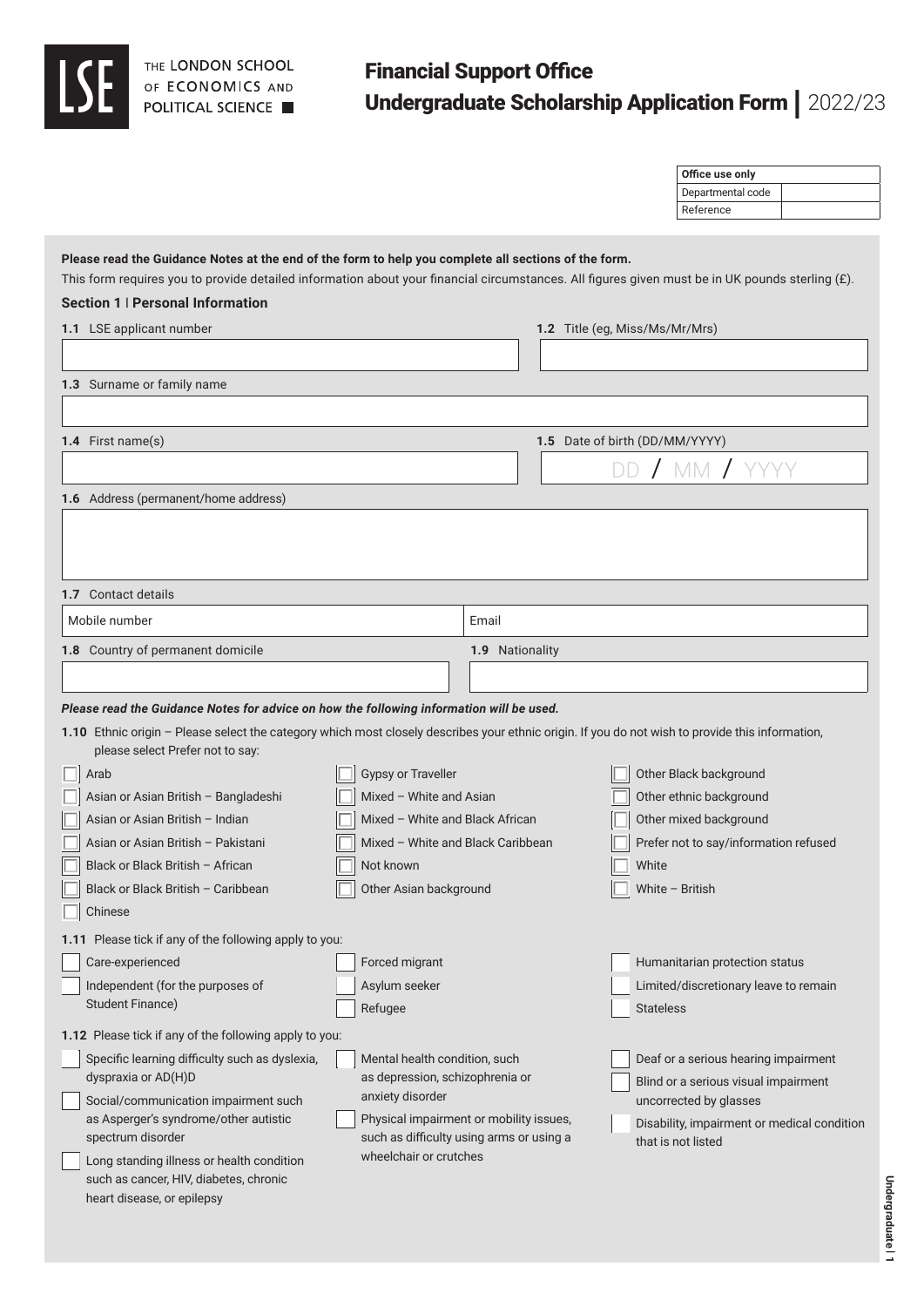## **Section 2** l **Study Details**

| 2.1 Title of your BSc/BA programme |  |  |
|------------------------------------|--|--|
|                                    |  |  |
|                                    |  |  |
| 2.2 Department                     |  |  |
|                                    |  |  |

**2.3** Fee status. Please read the Guidance Notes for more information about fee status classification.

Home  $\Box$  Overseas (EU)  $\Box$  Overseas  $\Box$ 

## **Section 3** l **Your Education and Experience To Date**

**3.1** Please give details of your attendance at schools or educational institutions:

| <b>Institution name</b> | Institution address (city and country) | <b>Dates attended</b> |
|-------------------------|----------------------------------------|-----------------------|
|                         |                                        |                       |
|                         |                                        |                       |
|                         |                                        |                       |
|                         |                                        |                       |
|                         |                                        |                       |
|                         |                                        |                       |
|                         |                                        |                       |
|                         |                                        |                       |
|                         |                                        |                       |

**3.2** Please give details of any scholarships, bursaries or prizes awarded during your education to date:

| <b>Institution</b> | Scholarship or prize name | Value | From (mm/yy) | To (mm/yy) |
|--------------------|---------------------------|-------|--------------|------------|
|                    |                           |       |              |            |
|                    |                           |       |              |            |
|                    |                           |       |              |            |
|                    |                           |       |              |            |
|                    |                           |       |              |            |
|                    |                           |       |              |            |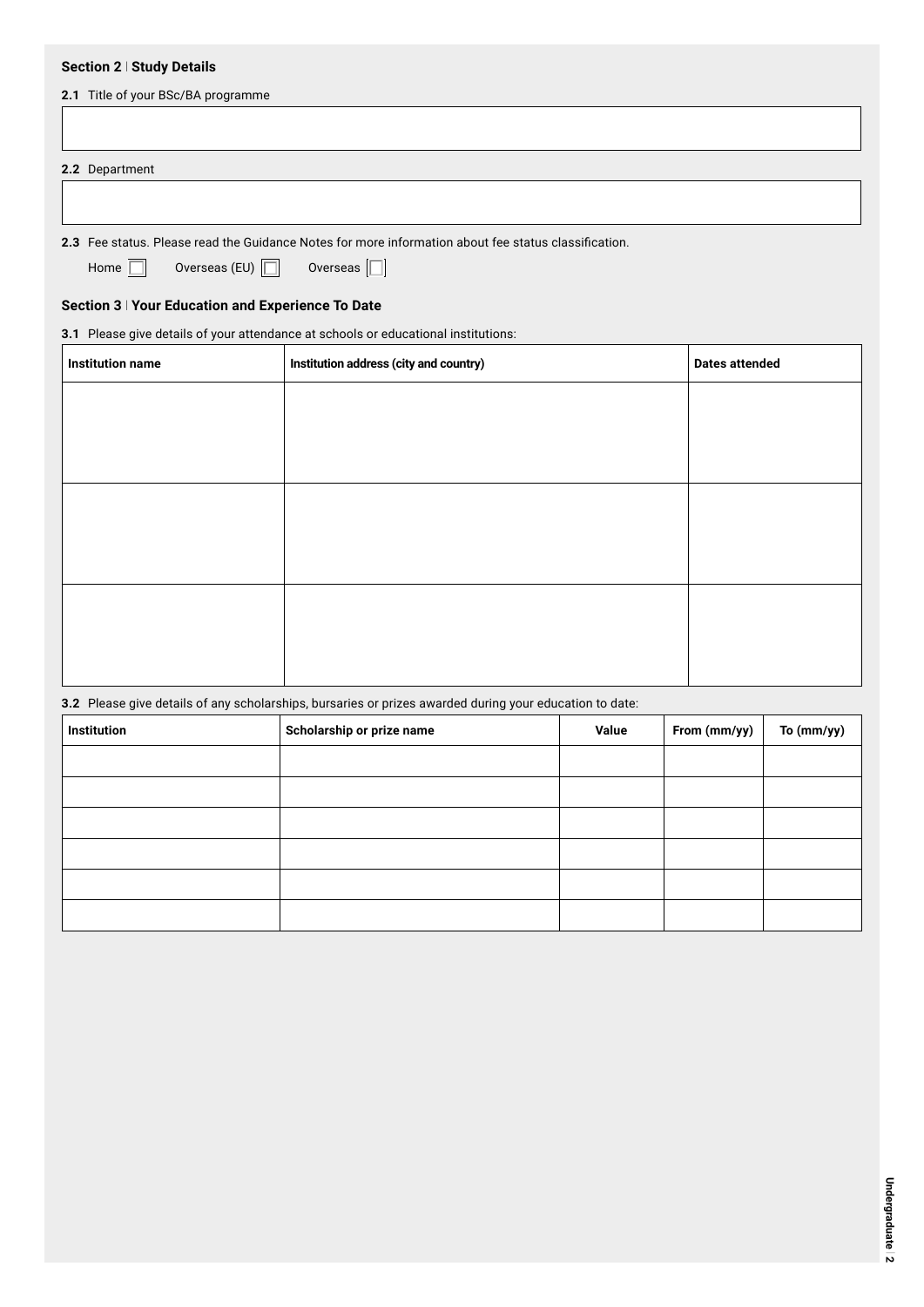| <b>3.3</b> If you have studied away from home and/or you have paid to receive secondary education (or other studies), |
|-----------------------------------------------------------------------------------------------------------------------|
| please provide details of individuals or organisations who contributed towards your fees and/or living costs:         |

| <b>Source of financial support</b> | Value | <b>From</b> | To |
|------------------------------------|-------|-------------|----|
|                                    |       |             |    |
|                                    |       |             |    |
|                                    |       |             |    |
|                                    |       |             |    |
|                                    |       |             |    |
|                                    |       |             |    |

| 3.4 Are you the first person in your family to attend university? |  |  |  |
|-------------------------------------------------------------------|--|--|--|
|                                                                   |  |  |  |

| Yes $\Gamma$ |  |  |
|--------------|--|--|
|--------------|--|--|

**3.5** Are your parents university educated?

No  $\square$ 

| Mother                     | No $\square$<br>Yes $\Box$        | If yes, in which country did she study?                                                                          |                |
|----------------------------|-----------------------------------|------------------------------------------------------------------------------------------------------------------|----------------|
| Father                     | $No \ \Box$<br>Yes $\Box$         | If yes, in which country did he study?                                                                           |                |
|                            |                                   | 3.6 Please select from the following options if you have been involved in any Widening participation programmes: |                |
|                            | LSE Compass/Year 11 Summer School |                                                                                                                  |                |
| LSE CHOICE                 |                                   |                                                                                                                  |                |
|                            | Pathways to Banking and Finance   |                                                                                                                  |                |
| Pathways to Law            |                                   |                                                                                                                  |                |
| <b>Promoting Potential</b> |                                   |                                                                                                                  |                |
|                            |                                   | Other university Widening Participation/Access programmes. Please give details:                                  |                |
|                            |                                   |                                                                                                                  |                |
| <b>College/University</b>  | Programme                         |                                                                                                                  | <b>Details</b> |
|                            |                                   |                                                                                                                  |                |
|                            |                                   |                                                                                                                  |                |
|                            |                                   |                                                                                                                  |                |
|                            |                                   |                                                                                                                  |                |
|                            |                                   |                                                                                                                  |                |
|                            |                                   |                                                                                                                  |                |
|                            |                                   |                                                                                                                  |                |
|                            |                                   |                                                                                                                  |                |
|                            |                                   |                                                                                                                  |                |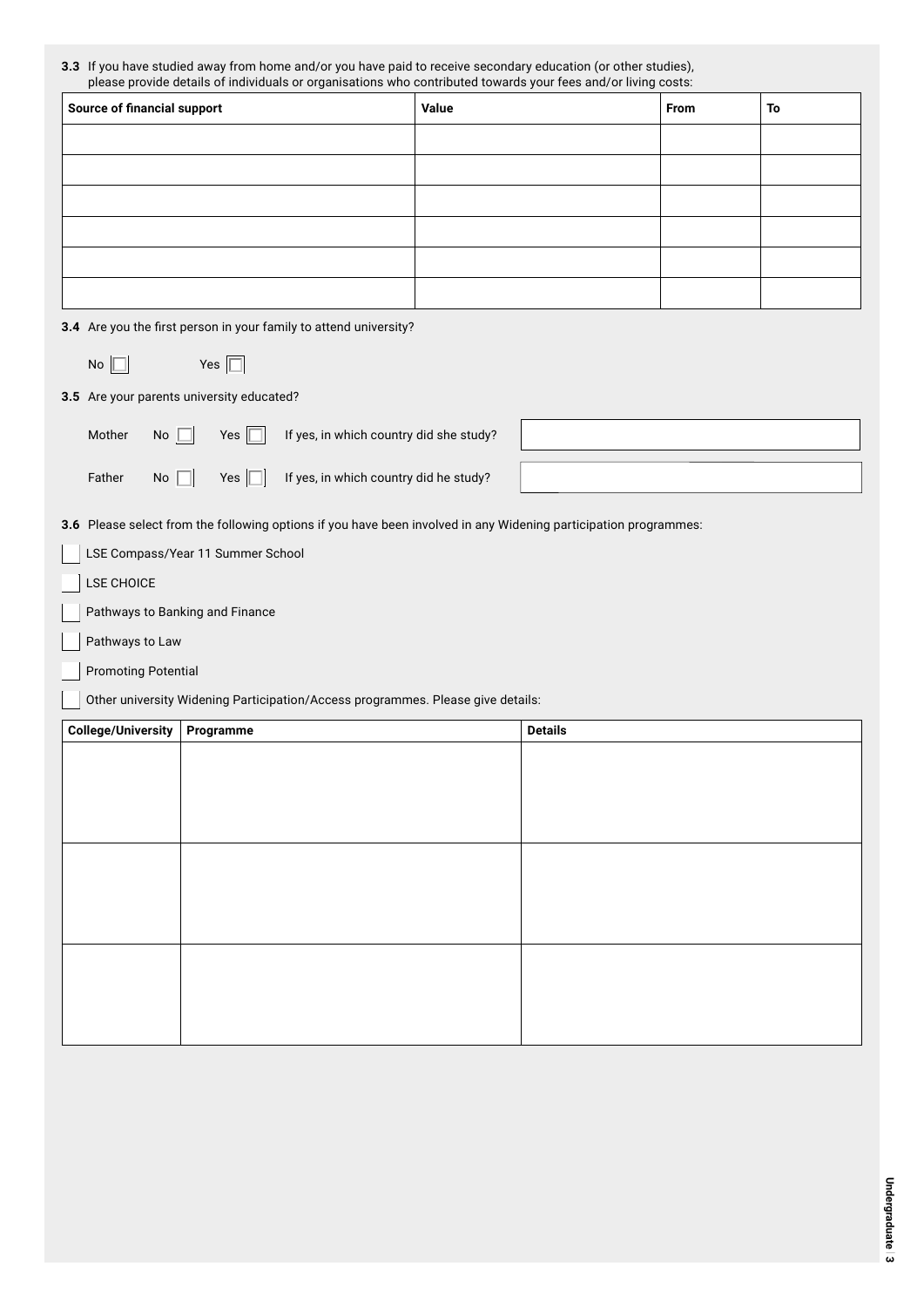#### **Section 4** l **Your Personal Financial Situation**

| 4.1 Please provide details of any previous or current employment: |           |                   |                                            |                                                                                |                           |                                                                                                                                               |                                                                                                                                                   |
|-------------------------------------------------------------------|-----------|-------------------|--------------------------------------------|--------------------------------------------------------------------------------|---------------------------|-----------------------------------------------------------------------------------------------------------------------------------------------|---------------------------------------------------------------------------------------------------------------------------------------------------|
| <b>Start date</b>                                                 |           | <b>End date</b>   | Name of employer                           |                                                                                |                           | <b>Position held</b>                                                                                                                          | <b>Nature of work</b>                                                                                                                             |
|                                                                   |           |                   |                                            |                                                                                |                           |                                                                                                                                               |                                                                                                                                                   |
|                                                                   |           |                   |                                            |                                                                                |                           |                                                                                                                                               |                                                                                                                                                   |
|                                                                   |           |                   |                                            |                                                                                |                           |                                                                                                                                               |                                                                                                                                                   |
|                                                                   |           |                   |                                            |                                                                                |                           |                                                                                                                                               |                                                                                                                                                   |
|                                                                   |           |                   |                                            |                                                                                |                           |                                                                                                                                               |                                                                                                                                                   |
|                                                                   |           |                   |                                            |                                                                                |                           |                                                                                                                                               |                                                                                                                                                   |
|                                                                   |           |                   |                                            |                                                                                |                           | 4.2 In the 12 months immediately preceding the start of your LSE undergraduate programme have you been/are you currently/will you be:         |                                                                                                                                                   |
|                                                                   |           | Working Full-time |                                            | <b>Working Part-time</b>                                                       | <b>Studying Full-time</b> | <b>Studying Part-time</b>                                                                                                                     |                                                                                                                                                   |
|                                                                   | Other     |                   |                                            |                                                                                |                           | (Please tick all that apply)                                                                                                                  |                                                                                                                                                   |
|                                                                   |           |                   |                                            |                                                                                |                           | 4.3 What is your expected total net income during the 12 months immediately preceding the start of your LSE undergraduate programme?          |                                                                                                                                                   |
| £                                                                 |           |                   |                                            |                                                                                |                           |                                                                                                                                               |                                                                                                                                                   |
|                                                                   |           |                   |                                            | Please provide evidence of income from employment.                             |                           |                                                                                                                                               |                                                                                                                                                   |
|                                                                   |           |                   | 4.4 Do you intend to work whilst studying? |                                                                                |                           |                                                                                                                                               |                                                                                                                                                   |
|                                                                   | Term-Time |                   | <b>No</b>                                  | Yes, Full-time $\square$                                                       | Yes, Part-time            |                                                                                                                                               |                                                                                                                                                   |
|                                                                   |           |                   |                                            |                                                                                |                           |                                                                                                                                               |                                                                                                                                                   |
|                                                                   |           | Vacation/Summer   | No                                         | Yes, Full-time $\Box$                                                          | Yes, Part-time            |                                                                                                                                               |                                                                                                                                                   |
|                                                                   |           |                   |                                            | the UK with a student visa can work up to 20 hours a week.]                    |                           |                                                                                                                                               | [Note: The School strongly recommends that full time students work no more than 15 hours a week during term time. Anyone studying in              |
|                                                                   |           |                   | (term time and vacations/summer holidays): |                                                                                |                           | 4.5 If you intend to work, please provide a reasonable estimate of how much you expect to earn from work during one full academic year        |                                                                                                                                                   |
| £                                                                 |           |                   |                                            |                                                                                |                           |                                                                                                                                               |                                                                                                                                                   |
|                                                                   |           |                   |                                            |                                                                                |                           |                                                                                                                                               |                                                                                                                                                   |
|                                                                   |           |                   |                                            | similar amounts in subsequent years of your programme? If not, please explain: |                           | 4.6 How did you arrive at this figure (eg, type of work, number of hours per week, hourly pay)? Is it reasonable to assume that you will earn |                                                                                                                                                   |
|                                                                   |           |                   |                                            |                                                                                |                           |                                                                                                                                               |                                                                                                                                                   |
|                                                                   |           |                   |                                            |                                                                                |                           |                                                                                                                                               |                                                                                                                                                   |
|                                                                   |           |                   |                                            |                                                                                |                           |                                                                                                                                               |                                                                                                                                                   |
|                                                                   |           |                   |                                            |                                                                                |                           |                                                                                                                                               |                                                                                                                                                   |
|                                                                   |           |                   |                                            |                                                                                |                           |                                                                                                                                               |                                                                                                                                                   |
|                                                                   |           |                   |                                            |                                                                                |                           |                                                                                                                                               |                                                                                                                                                   |
|                                                                   |           |                   |                                            |                                                                                |                           |                                                                                                                                               |                                                                                                                                                   |
|                                                                   |           |                   |                                            |                                                                                |                           |                                                                                                                                               |                                                                                                                                                   |
|                                                                   |           |                   | during the course of your programme?       |                                                                                |                           |                                                                                                                                               | 4.7 Do you have any other sources of personal income (eg, savings, savings returns, trust fund, social security benefits) which will be available |
|                                                                   |           |                   |                                            |                                                                                |                           |                                                                                                                                               |                                                                                                                                                   |
|                                                                   |           |                   |                                            |                                                                                |                           |                                                                                                                                               |                                                                                                                                                   |
|                                                                   |           |                   |                                            |                                                                                |                           |                                                                                                                                               |                                                                                                                                                   |
|                                                                   |           |                   |                                            |                                                                                |                           |                                                                                                                                               |                                                                                                                                                   |
|                                                                   |           |                   |                                            |                                                                                |                           |                                                                                                                                               |                                                                                                                                                   |
|                                                                   |           |                   |                                            |                                                                                |                           |                                                                                                                                               |                                                                                                                                                   |
|                                                                   |           |                   |                                            |                                                                                |                           |                                                                                                                                               |                                                                                                                                                   |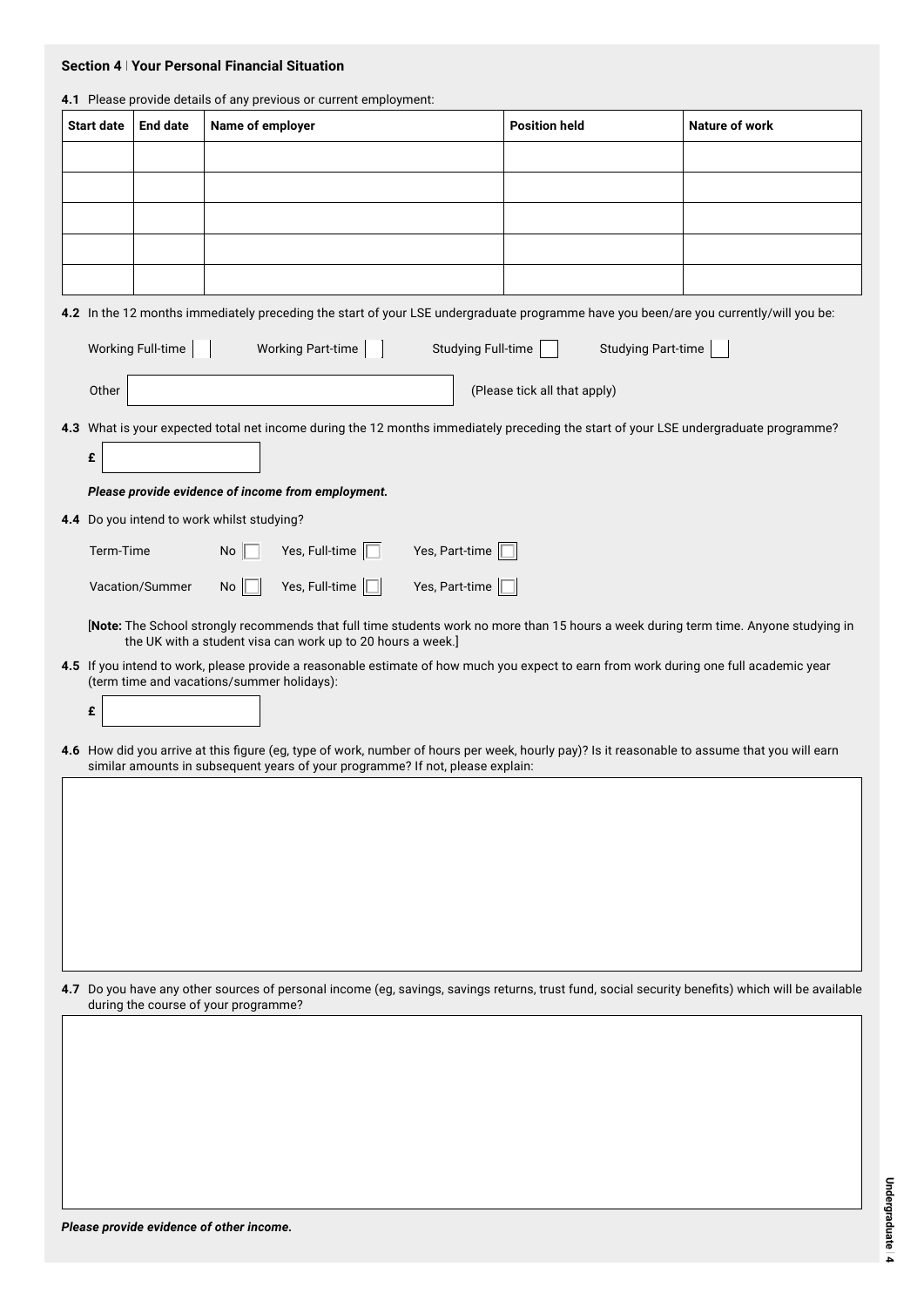## **Section 5** l **Your Household Financial Situation**

## *Please refer to Guidance Notes, Section 5.*

#### **5.1** Please provide the following details for all members of your household:

[**Note:** Your household is the group of people you ordinarily live with as a family.]

| <b>Name</b>                                  | Relationship to you | Age | Occupation                    | Annual gross income from<br>all sources<br>£ |
|----------------------------------------------|---------------------|-----|-------------------------------|----------------------------------------------|
|                                              |                     |     |                               |                                              |
| $\overline{2}$                               |                     |     |                               |                                              |
| 3                                            |                     |     |                               |                                              |
| 4                                            |                     |     |                               |                                              |
| 5                                            |                     |     |                               |                                              |
| 6                                            |                     |     |                               |                                              |
| 7                                            |                     |     |                               |                                              |
| Please provide evidence of household income. |                     |     | <b>Total household income</b> |                                              |

**5.2** Please provide details of any other individuals supported by you or your household income, but not living with you (eg, grandparents):

| $\sqrt{2}$<br><b>Name</b> | Relationship to you | Age | <b>Circumstances</b> |
|---------------------------|---------------------|-----|----------------------|
|                           |                     |     |                      |
|                           |                     |     |                      |
| $\overline{2}$            |                     |     |                      |
|                           |                     |     |                      |
| 3                         |                     |     |                      |
|                           |                     |     |                      |
| $\overline{4}$            |                     |     |                      |
|                           |                     |     |                      |
| 5                         |                     |     |                      |
|                           |                     |     |                      |

**5.3** If you expect to receive contributions from anyone during the course of your programme please provide details. You should include members of your household or anyone else including your employer (other than pay which you earn):

| Name           | Relationship to you | <b>Contribution to your studies</b> |             |             |  |
|----------------|---------------------|-------------------------------------|-------------|-------------|--|
|                |                     | Year 1<br>£                         | Year 2<br>£ | Year 3<br>£ |  |
|                |                     |                                     |             |             |  |
|                |                     |                                     |             |             |  |
| $\overline{2}$ |                     |                                     |             |             |  |
| 3              |                     |                                     |             |             |  |
|                |                     |                                     |             |             |  |
| 4              |                     |                                     |             |             |  |
|                |                     |                                     |             |             |  |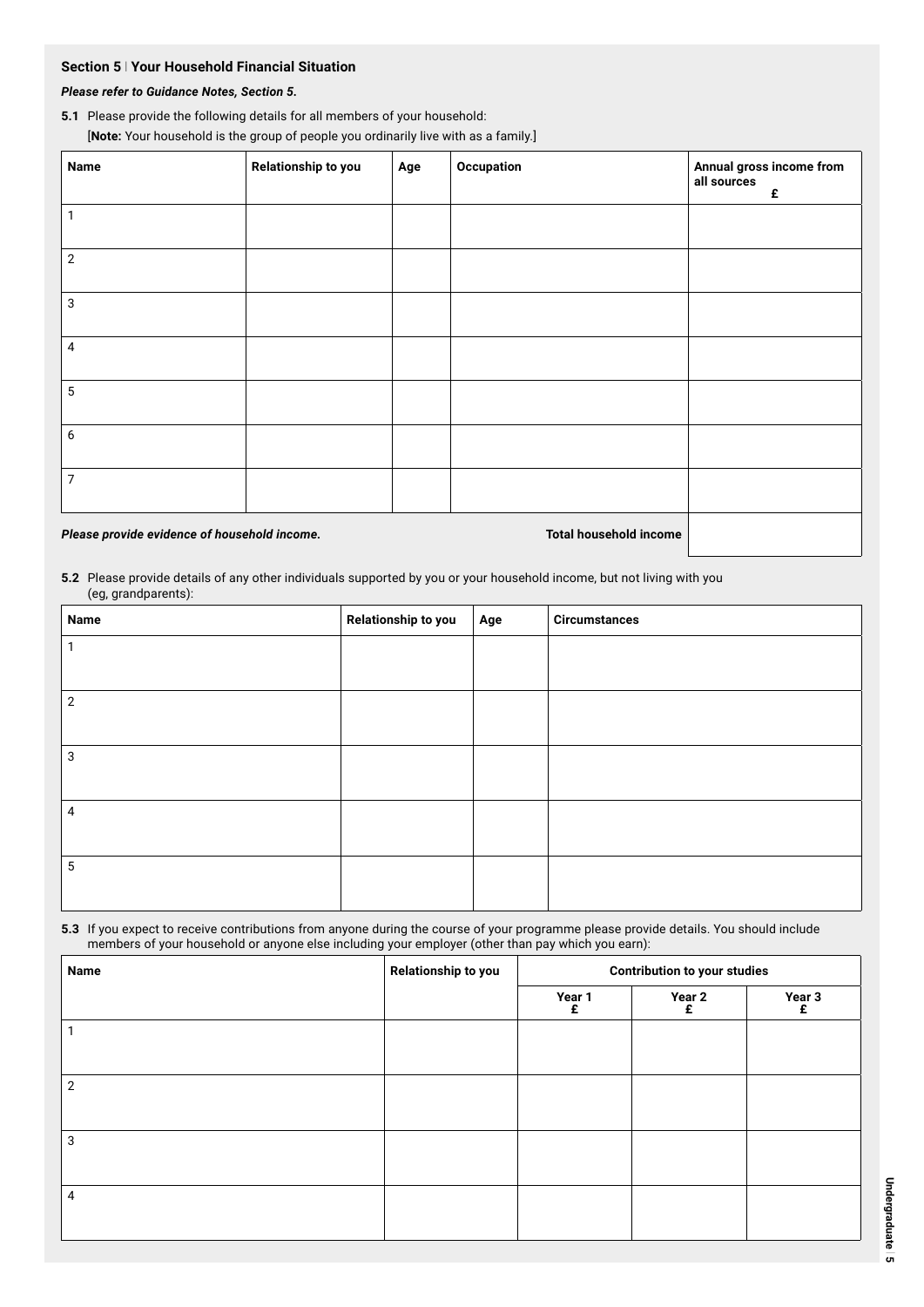#### **5.4** Please provide details of any other members of your household who are or will be studying overseas and/or in higher education during the course of your programme:

| Name of household member | Age | Level of study | Institution name and address<br>(city and country) | From<br>(mm/yy) | To<br>(mm/yy) |
|--------------------------|-----|----------------|----------------------------------------------------|-----------------|---------------|
|                          |     |                |                                                    |                 |               |
| 2                        |     |                |                                                    |                 |               |
| 3                        |     |                |                                                    |                 |               |
|                          |     |                |                                                    |                 |               |
| 4                        |     |                |                                                    |                 |               |
|                          |     |                |                                                    |                 |               |

#### **5.5** Please provide details of any non-standard obligations or costs (eg, debts, support for dependants, loan repayments, medical bills), which will affect you or your household's financial situation during the course of your programme:

| <b>Description of obligation/cost</b> | Annual payment |
|---------------------------------------|----------------|
|                                       |                |
|                                       |                |
|                                       |                |
|                                       |                |
|                                       |                |
|                                       |                |
|                                       |                |
|                                       |                |
|                                       |                |
|                                       |                |
|                                       |                |
|                                       |                |
|                                       |                |
|                                       |                |
|                                       |                |
|                                       |                |
|                                       |                |
|                                       |                |
|                                       |                |
|                                       |                |
|                                       |                |

*Please provide evidence of any obligatory payments.*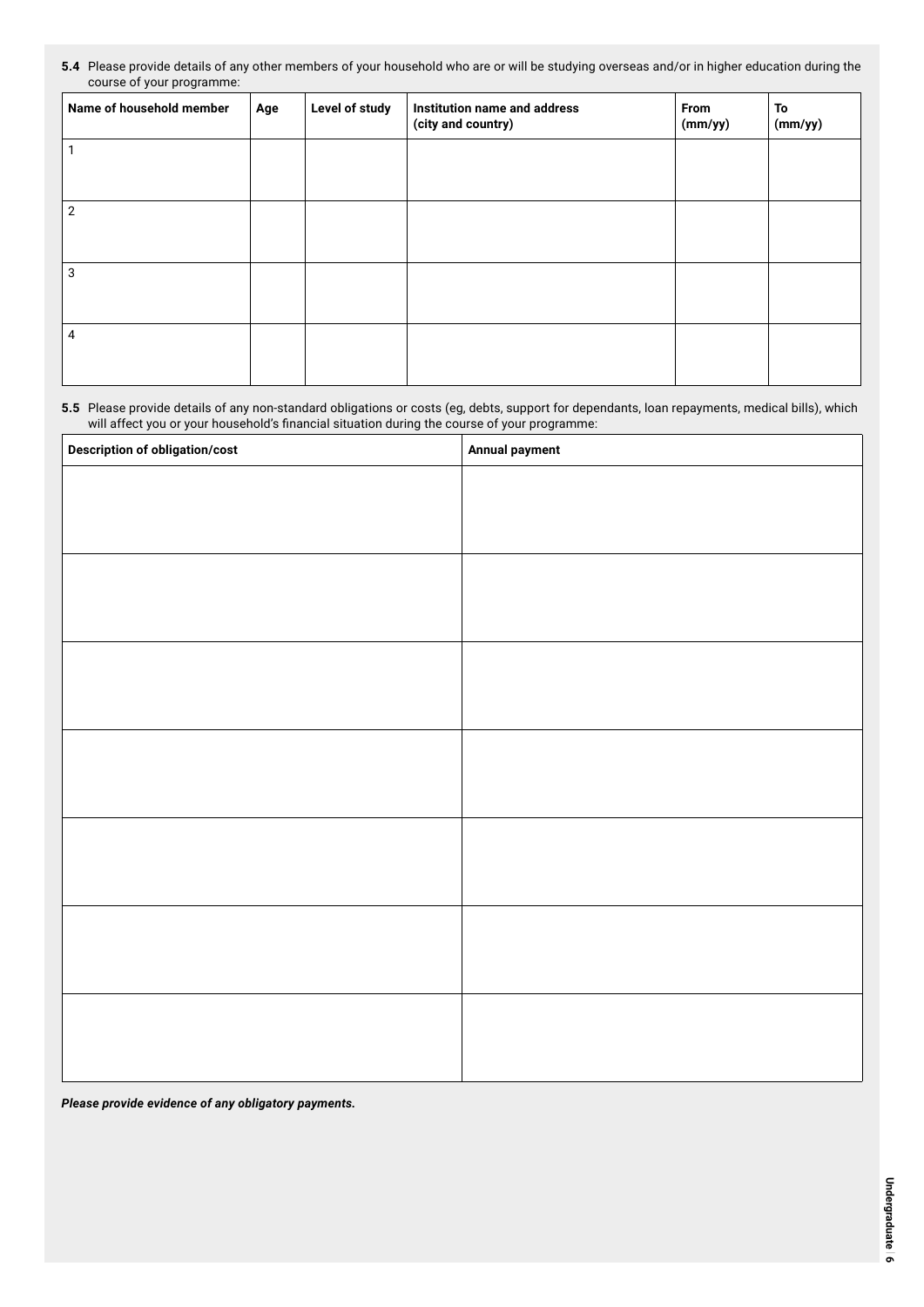#### **Section 6** l **Other Financial Support**

**6.1** Please list all known sources of financial support, including scholarships, grants, bursaries and loans, for which you can apply to fund your undergraduate studies. You do not need to include LSE scholarships and bursaries.

[**Note:** LSE expects you to make all reasonable efforts to secure funding to enable you to study at the School. In particular, all students are expected to apply for government funding in their country of domicile.]

| <b>Source of financial support</b> | Amount applied for<br>£ | Amount secured,<br>or date result<br>expected | <b>Contact details of awarding/</b><br>lending body |
|------------------------------------|-------------------------|-----------------------------------------------|-----------------------------------------------------|
| $\mathbf{1}$                       |                         |                                               |                                                     |
| $\mathbf{2}$                       |                         |                                               |                                                     |
| 3                                  |                         |                                               |                                                     |
| 4                                  |                         |                                               |                                                     |
| $5\phantom{.0}$                    |                         |                                               |                                                     |
| 6                                  |                         |                                               |                                                     |
| $\overline{7}$                     |                         |                                               |                                                     |
| 8                                  |                         |                                               |                                                     |
| 9                                  |                         |                                               |                                                     |

[**Note:** Results of the outcome of unsuccessful applications may be requested at our discretion. In the event of successful applications, copies of notification letters must be submitted to us.]

**6.2** If you have not applied for financial support from other sources or there is no financial support available to you please explain why:

**6.3** Please provide details of all efforts, not already included above, that you have made to secure financial support: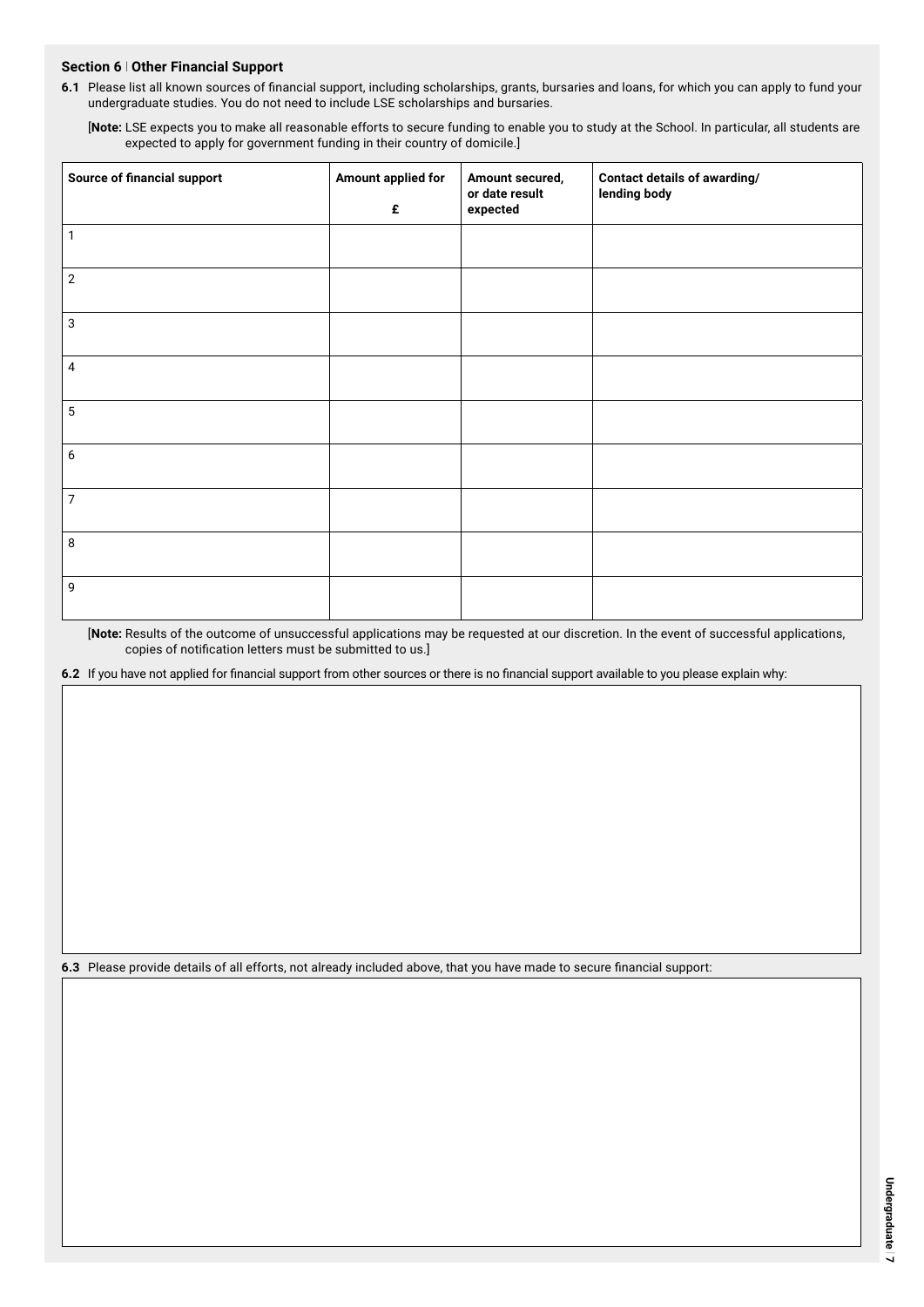#### **Section 7** l **Total Funding Available For Your Studies**

**7.1** Please summarise the funding you have already secured for your programme from the following sources:

|                                                    | Year 1 | Year 2 | Year 3 |
|----------------------------------------------------|--------|--------|--------|
| Self (eg, personal savings as in 4.7)              |        |        |        |
| Financial support (as in 6.1)                      |        |        |        |
| Funding from members of your household (as in 5.3) |        |        |        |
| Funding from other sources                         |        |        |        |
| <b>Total funding secured</b>                       |        |        |        |

#### **Section 8** l **LSE Bursaries: Home students only**

#### **8.1 LSE Bursaries**

Application for an LSE Bursary is via the Student Finance application; there is no separate application form. To be eligible your household income must be less than the maximum threshold. More information at: **www.lse.ac.uk/study-at-lse/Undergraduate/fees-and-funding/bursaries**

#### **8.2 LSE Discretionary Bursaries**

LSE Discretionary Bursaries are available to Home students with exceptional financial circumstances. They are intended as a top up to the standard LSE Bursary, or can be awarded if a student's household income is above the threshold. You must have applied for all statutory support available to you to be considered for an LSE Discretionary Bursary. If you are already entitled to the maximum value LSE Bursary of £4,000 we will be unable to award an LSE Discretionary Bursary.

Please write a short statement of 250 words explaining why you should be considered for an LSE Discretionary Bursary.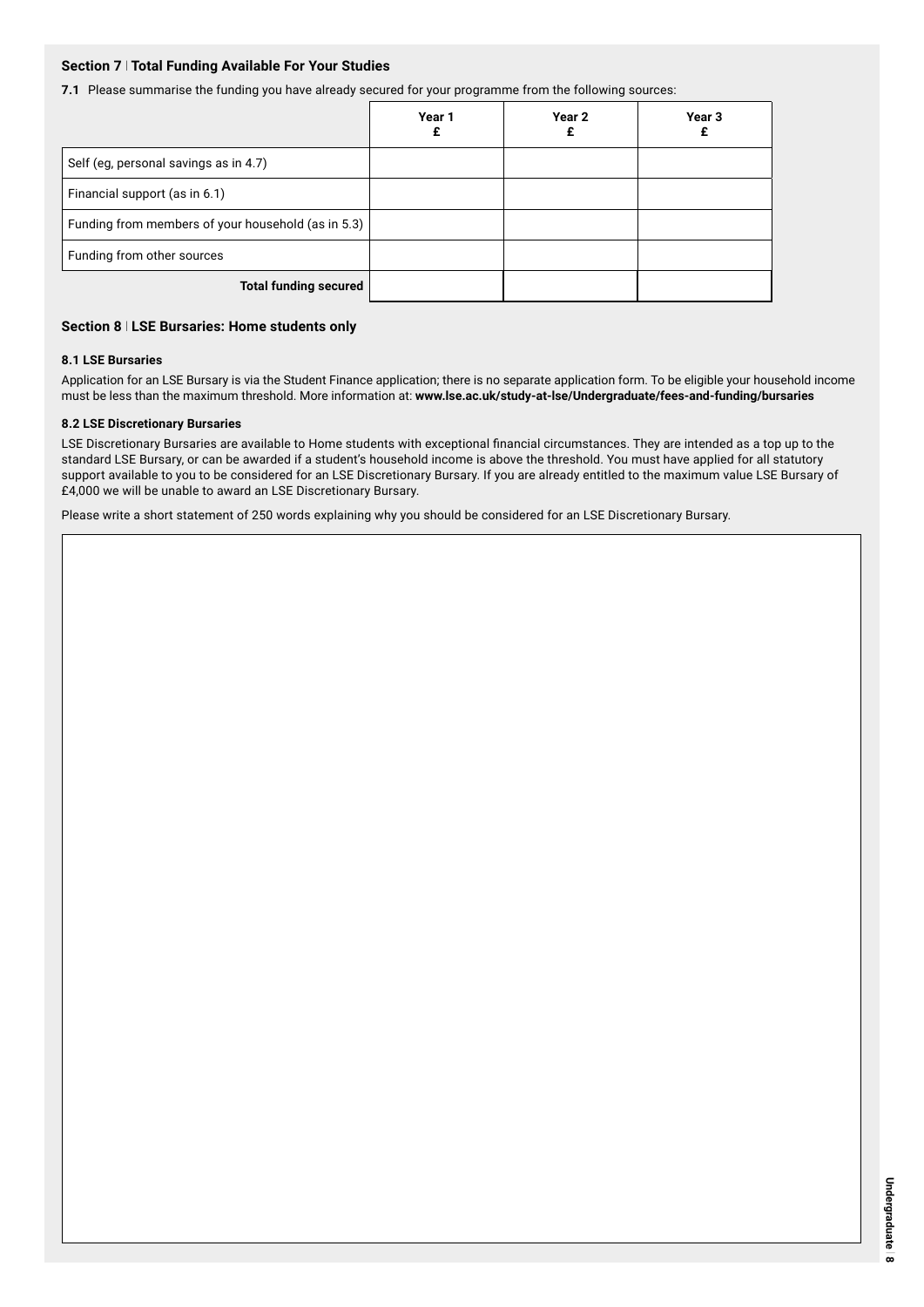#### **Section 9** l **Your Future Plans**

#### *Please refer to Guidance Notes, Section 9*

**9.1** If applicable do you intend to return to your country of domicile upon completion of your studies? (Overseas applicants only)

**9.2** Please write a personal statement in which you:

a) explain why you are particularly deserving of an LSE scholarship

b) include details of your family background

c) describe your academic interests

d) outline your career objectives and demonstrate how the studies you plan to undertake at LSE will contribute to these objectives e) please specify how you intend to use the money if made an award.

[**Note:** Please do not exceed 1,000 words and please do not attach your CV. You may use a separate document if preferred, but you must include a word count at the top of the page.]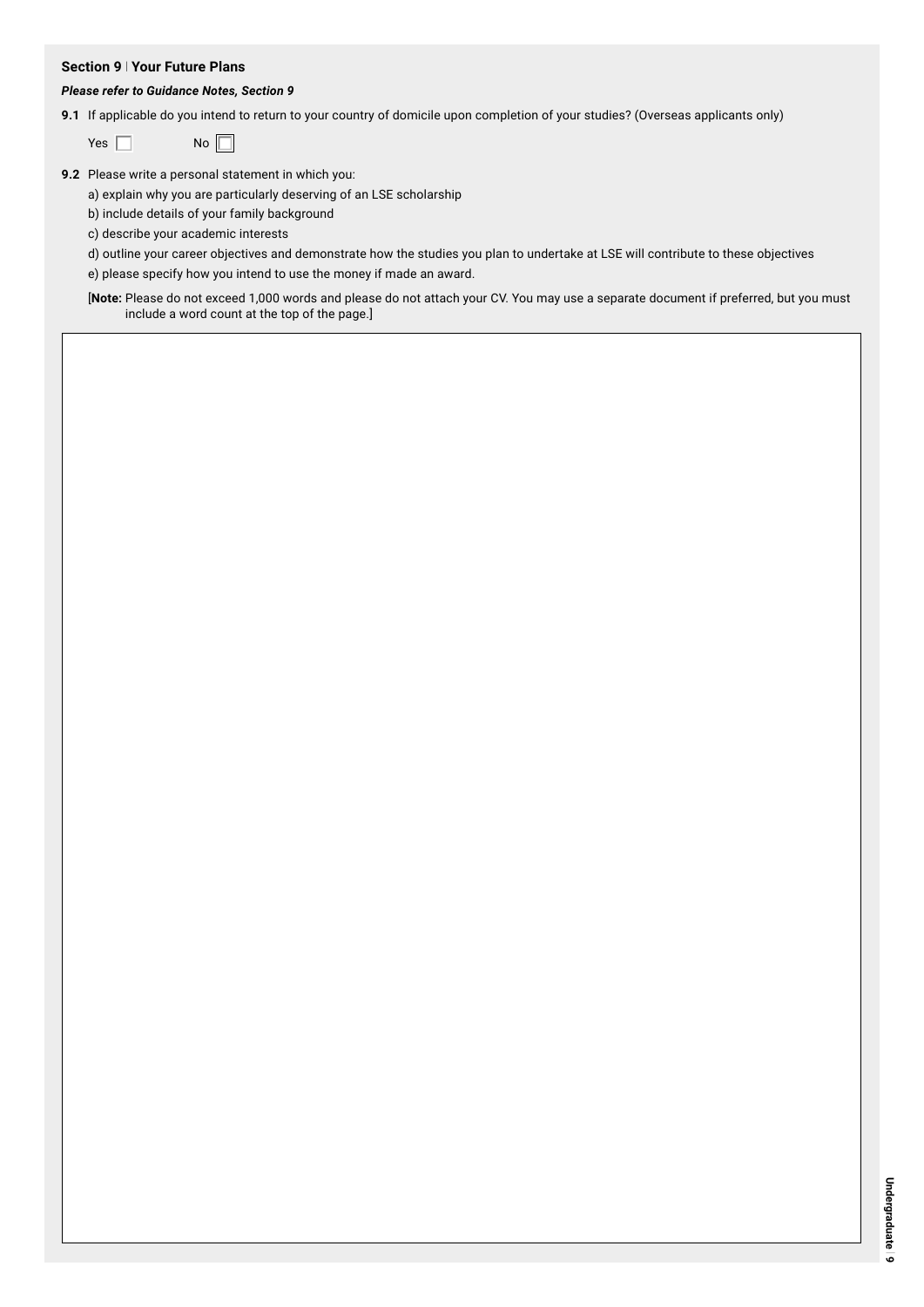#### **Section 10** l **Declaration**

**10.1** I have provided all details required and confirm the information provided in the application is, to the best of my knowledge, true and correct. I will undertake to notify the Financial Support Office of any changes in my circumstances without delay. I understand that giving false information will invalidate my application.

| Yes. | No |
|------|----|
|------|----|

**10.2** I have read the criteria of the scholarships I wish to be considered for and the guidance notes. I confirm that I have enclosed or have arranged to send all required support documentation.

**10.3** I give permission for the information in this form (and any supporting documentation I provide) to be shared with LSE's Philanthropy and Global Engagement Team (PAGE) and scholarship donors if they request it. I am happy to be contacted by PAGE if I am shortlisted for an LSE Scholarship.

| Yes | No |  |  |
|-----|----|--|--|
|-----|----|--|--|

## **Signature Date**

| ---- |  |  |                |  |
|------|--|--|----------------|--|
|      |  |  | DD / MM / YYYY |  |
|      |  |  |                |  |

This form should be submitted by email to **financial-support@lse.ac.uk**. You will be sent an email acknowledgement of your application.

| <b>Checklist</b>                                                                                           |  |
|------------------------------------------------------------------------------------------------------------|--|
| Sections 1-10 completed                                                                                    |  |
| Evidence of your own income (as in 4.3)                                                                    |  |
| Evidence of household income (as in 5.1)                                                                   |  |
| Evidence of obligatory payments (as in 5.5)                                                                |  |
| Academic reference included                                                                                |  |
| 0R                                                                                                         |  |
| Academic reference being sent separately by email to <b>financial-support@lse.ac.uk</b>                    |  |
| $Name(s)$ of referee $(s)$                                                                                 |  |
|                                                                                                            |  |
|                                                                                                            |  |
|                                                                                                            |  |
| Please refer to the Guidance Notes for more information about appropriate<br>forms of supporting evidence. |  |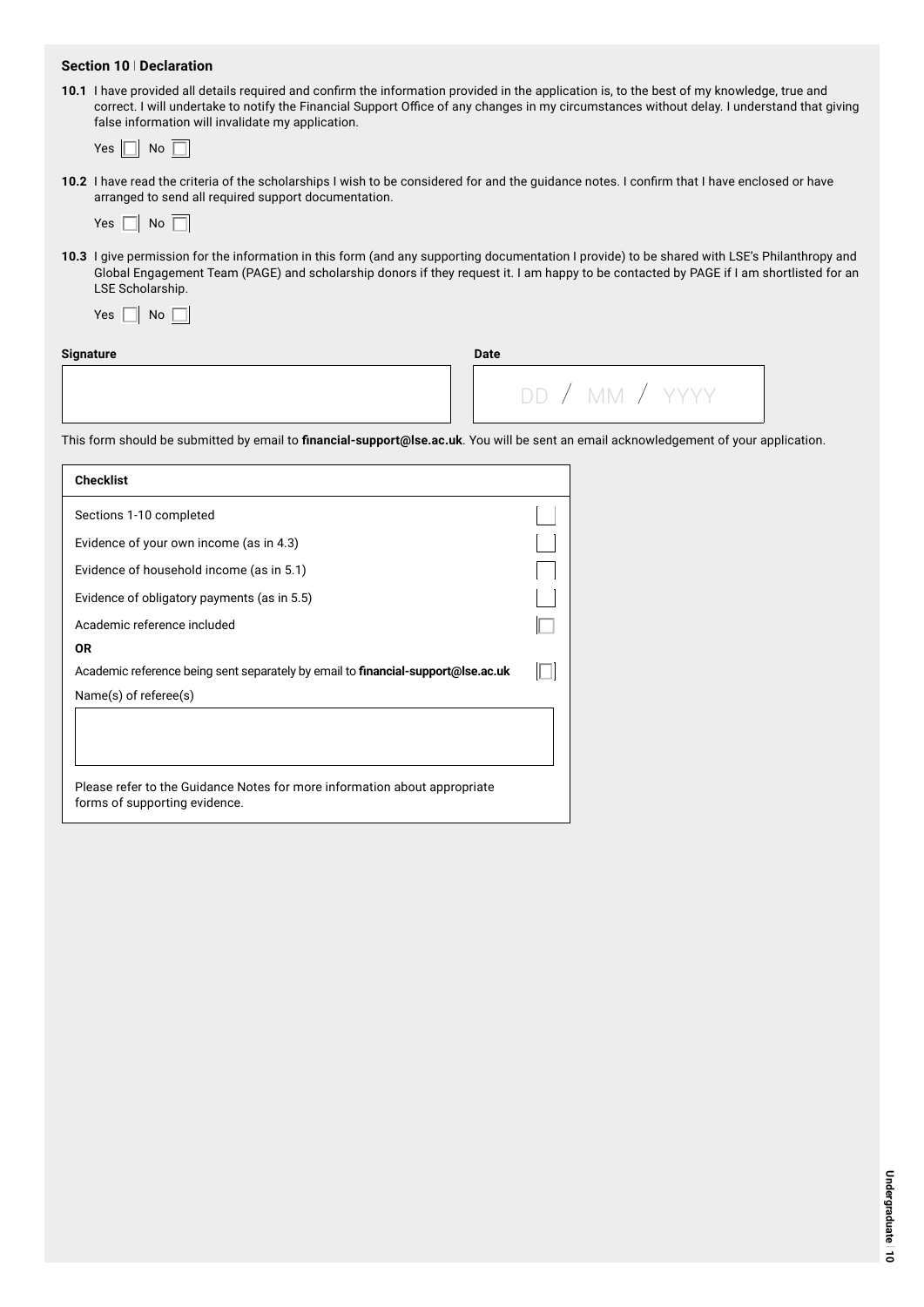## Financial Support Office Guidance Notes

Undergraduate Scholarship Application Form

## **General Guidance**

- 1 This application form is for all undergraduate applicants who wish to apply for LSE undergraduate financial support. This comprises:
	- LSE named scholarships for Home and Overseas students.
	- LSE Undergraduate Support Scheme for Overseas students.
	- LSE Access to Education Scholarships for asylum seekers and refugees.
	- LSE Discretionary Bursaries for Home students only. Please complete question 8.2 to indicate you wish to be considered for this if you feel you have exceptional circumstances affecting your financial situation.
	- LSE Bursary entitlement for Home students is automatically calculated via your application with Student Finance for the maintenance loan and tuition fee loan. You do not need to complete this form to apply for the LSE Bursary.
- 2 This form will be used to consider you for all of the awards offered by LSE for which you are eligible. Please submit one form and one set of supporting documents only. You only need to complete this form once regardless of how many awards you would like to be considered for or are eligible for.
- 3 The Financial Support Office can only guarantee that you will be considered for all awards for which you are eligible providing you have submitted the supporting documentation requested. It is therefore very important that you read the web information about the awards which you are interested in to ensure that you have submitted all the necessary documentation for us to consider you.
- 4 You are required to provide scanned/electronic supporting documentation relating to income, appropriate to your circumstances. Original documents may be requested from you at a later stage. If documentation is not in English, a certified translation must be supplied.
- 5 We require one academic reference on School/College headed paper, or sent from an official School/College email account, from your current teacher or supervisor. This can be the same reference as used for your UCAS application but we need a copy submitted with your scholarship application. If your referee has knowledge of your financial circumstances, they can include information about this in your scholarship reference. For more information about the content of the reference please see: **www.lse.ac.uk/study-at-lse/Undergraduate/Fees-andfunding/writing-a-reference**.
- 6 Please complete the form and return it to the Financial Support Office together with any supporting documentation or references required. All questions must be answered. Do not leave sections blank. If a section does not apply to you, please indicate that it is not applicable (N/A).
- 7 All sums of money referred to must be in UK pounds sterling (£).
- 8 If you have been offered a scholarship, government award, loan or any other financial assistance for your forthcoming education, please submit notification of this.
- 9 **Application deadline**: For Overseas applicants the final deadline is **28 April 2022**. For Home applicants the final deadline is **1 June 2022**.
- 10 Completed forms along with supporting documents should be submitted by email to **financial-support@lse.ac.uk**. We will acknowledge receipt of your application by email.
- 11 We do not accept incomplete or late applications.
- 12 You will be notified by email about the outcome of your application.
- 13 You are unlikely to be considered for a scholarship if LSE is your Insurance university choice.
- 14 The decision of LSE is final and we cannot, regrettably, participate in any individual correspondence with applicants before or after that decision.
- 15 All information submitted to us is treated with the strictest confidence and will be stored securely. The data we request from you is covered by the notification provided by the School under the Data Protection Act (1998). The data will not be passed to any other party without your consent, except when the School is required to do so by law. Your application for financial assistance has no bearing on, or connection to, academic related matters.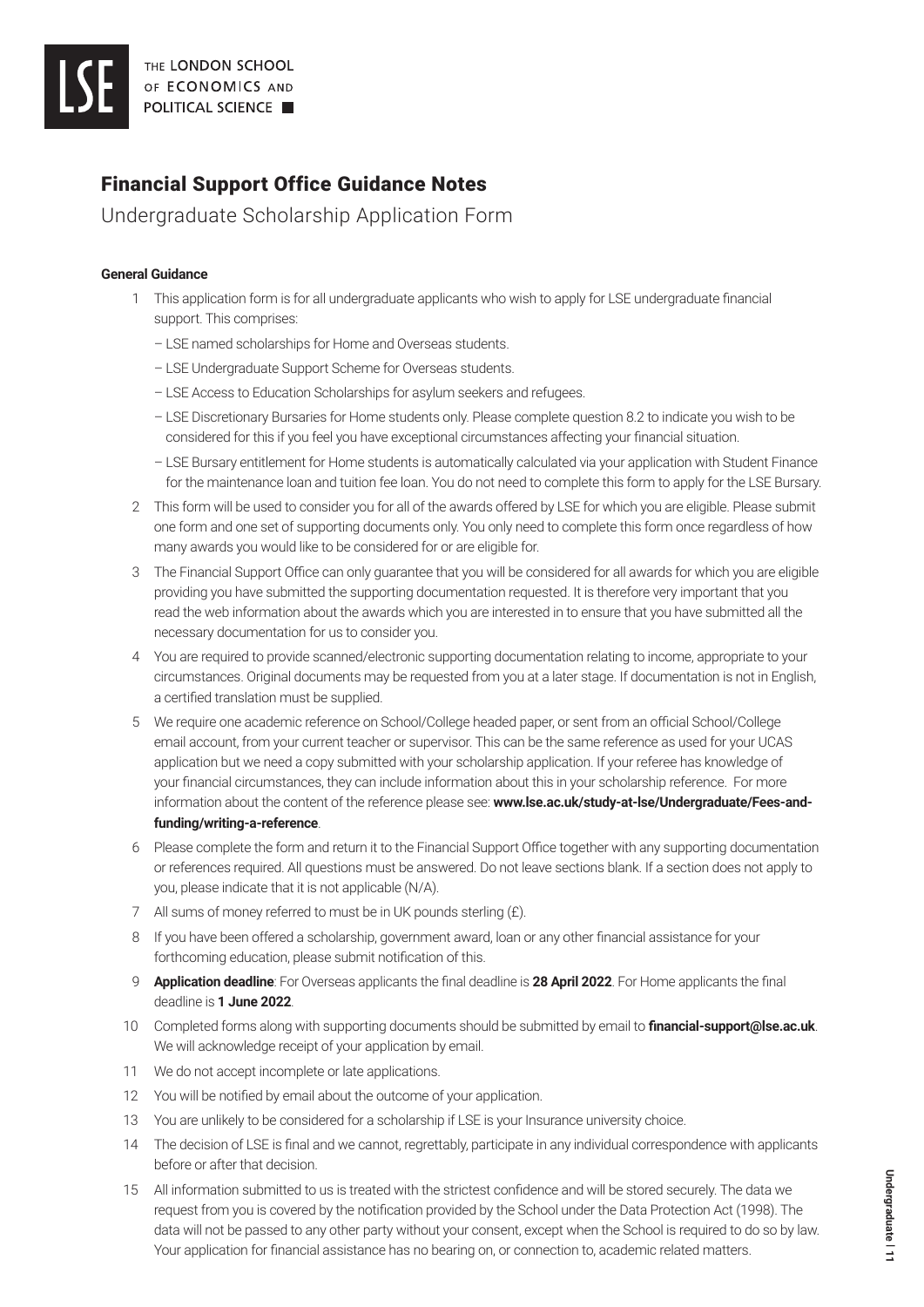#### **Guidance for Completing the Application Form**

#### **Section 1** l **Personal Information**

**1.1** LSE applicant number is a unique identification number provided by the LSE Undergraduate Admissions Office.

**1.8** Country of permanent domicile is the country where you are ordinarily resident. If you are currently living in another country solely for the purpose of receiving education, this would not be considered your country of permanent domicile.

**1.10** This information will be used within the Financial Support Office to identify your eligibility where necessary, against specific criteria of certain LSE scholarships.

**1.11** This information will be used within the Financial Support Office to identify your eligibility where necessary, against specific criteria of certain LSE scholarships.

**1.12** This information is requested as an opportunity for you to highlight any conditions which may impact on your studies at LSE. This information will not be shared with other support networks within LSE and you will need to make contact directly with any relevant networks as appropriate, eg, Student Wellbeing Service, Student Services Centre.

#### **Section 2 | Study Details**

**2.3** To be eligible for Home fee status you must be 'settled' in the UK on the 'first day of the first academic year of the course'; you must also have been 'ordinarily resident' in the UK on the 'first day of the first academic year of the course'; and you must have been 'ordinarily resident' in the UK and Islands (the Islands means the Channel Islands and Isle of Man) for the full three year period before the 'first day of the first academic year of the course', and the main purpose for your residence in the UK and islands must not have been to receive full-time education during any part of that three year period.

For further information visit: **www.lse.ac.uk/study-at-lse/international-students/fee-status-classification**

#### **Section 4** l **Your Personal Financial Situation**

For income from employment, please provide one of the following:

- a P60 (where work is being undertaken in the UK)
- an annual accountant's statement
- an employment contract or letter from your employer
- an annual tax return summary.

Please do not send multiple payslips.

For income from other sources, including benefits, please provide documentation showing the income level and its source.

#### **Section 5** l **Your Household Financial Situation**

**5.1** In the table, please provide details of the people you ordinarily live with, including their occupation (eq, job title, homemaker, student, retired, incapacitated).

Include the gross (pre-tax) annual income for each member of the household, if applicable. If you permanently live independently from your family, enter 'not applicable' in this table.

For income from employment, please provide one of the following:

- a P60 (where work is being undertaken in the UK)
- an annual accountant's statement
- an employment contract or letter from the employer
- an annual tax return summary.

Please do not send in multiple payslips.

For income from other sources, including benefits, please provide documentation showing the income level and its source.